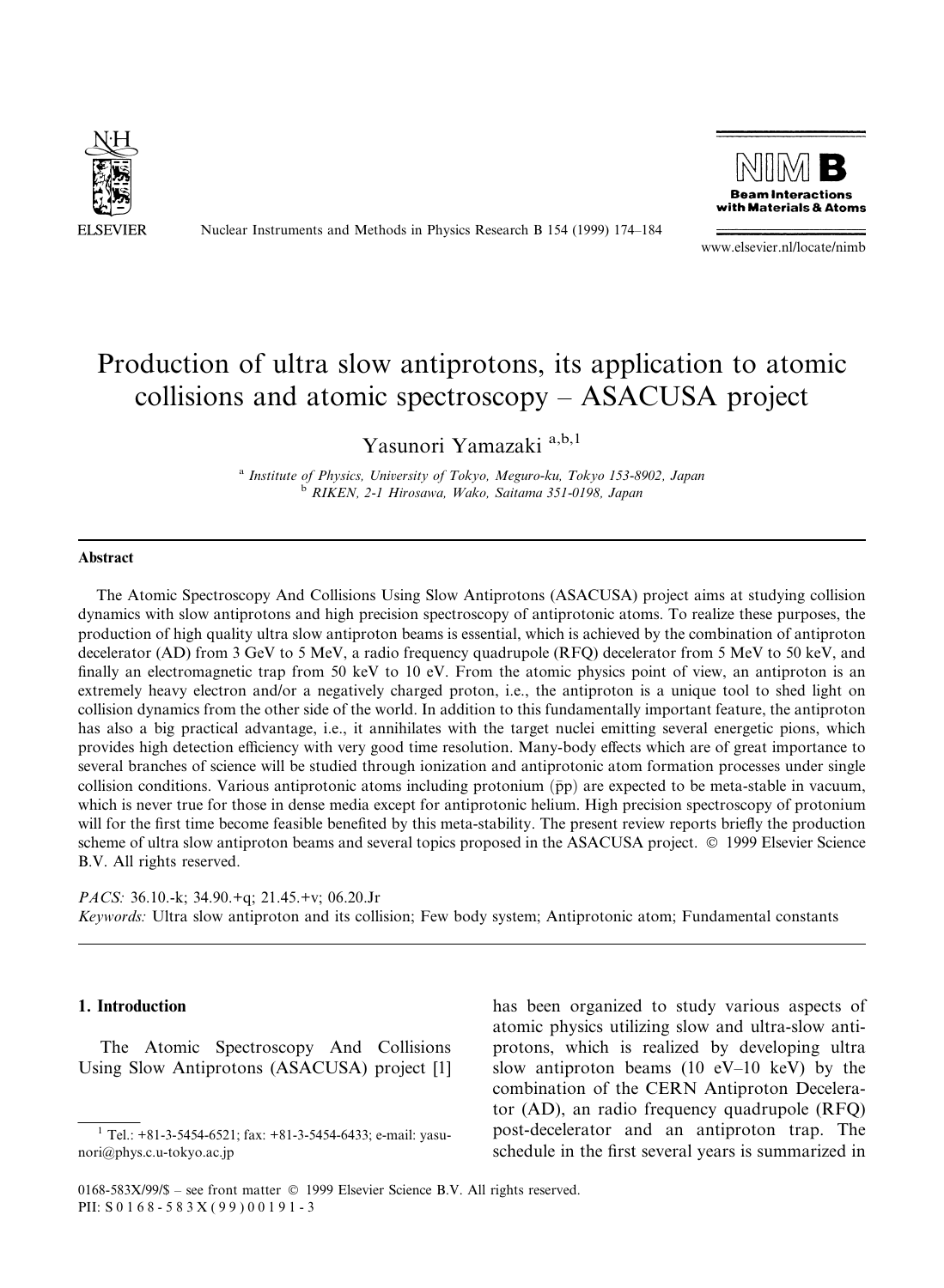

Fig. 1. An overview of the ASACUSA project.

Fig. 1. Such ultra slow antiproton beams allow for the first time:  $(1)$  to study ionization and excitation processes in an adiabatic energy range, (2) to study formation processes of various meta-stable antiprotonic atoms  $(\bar{p}A^+)$  in vacuum, which is never possible in high dense media except for  $\bar{p}He^+$  completely surrounded by He, and (3) to make high precision spectroscopy of  $\bar{p}A^+$  such as  $\bar{p}p$ .

When an energetic antiproton interacts with matter, it loses its kinetic energy via collisional ionization and excitation down to the  $\sim$  eV region. Then the antiproton is captured into a high-lying atomic orbital of a target atom ( $\bar{p}A^+$  formation), and finally annihilates with the target nucleus either via Stark mixing induced by neighboring atoms, or, via cascading down to lower states through Auger and/or radiative transitions. Ionization and excitation are the primary processes to decelerate antiprotons, and are important to comprehensively understand antiproton-matter interactions, which had been studied by PS194 collaboration [2]. However, it was practically impossible to get antiprotons with energies below a few tens keV.

Antiprotonic atoms, i.e., matter-antimatter complexes, have been intensively studied for many years injecting energetic antiprotons into thick targets [3], which was the only way to slow antiprotons down to epithermal energies so that they were ready to be captured into atomic orbitals of the targets. In thick targets, however, the infor-

mation on the initial stage of  $\bar{p}A^+$  formation is smeared out by multiple collisions. Furthermore, the surviving time of  $\bar{p}A^+$  has been known to be very short, too short to be measurable, due to perturbation induced by neighboring atoms (molecules), except for  $\bar{p}He^+$  in He [4,43,44]. The discovery of meta-stable  $\bar{p}He^+$  had opened a new field of  $\bar{p}He^+$  spectroscopy, which was developed by the PS205 collaboration. It is then natural to extend the high precision spectroscopy to other  $\bar{p}A^+$  atoms. However, no other  $\bar{p}A^+$  system is known to be meta-stable in dense media. In order to overcome these difficulties, the combination of slow  $\bar{p}$ beams and low density targets is employed in the ASACUSA project, which enables to produce slow isolated  $\bar{p}A^+$  in vacuum. The development of ultra slow antiproton beam is therefore essential to study ionizing processes in low energy collisions, the initial stage of the antiprotonic atom formation, and to make high precision spectroscopy of  $\bar{p}A^+$ . The development of an ultra slow  $\bar{p}$  beam is on the line of the former collaboration between PS200 and the group of University of Tokyo, Komaba [5].

It is noted that antiprotons provide a unique possibility to study the behavior of "heavy electron'' or ``negatively charged proton'' at ultra low energies, because other negatively charged heavy particles such as  $\pi^-$  and  $\mu^-$  have finite lifetimes which are much shorter than the involved cooling times.

#### 2. Production of ultra slow antiproton beam

To materialize the purposes described in the Introduction, the production of a high quality antiproton beam of  $\sim$  10 eV is essential, which is going to be realized via the following five steps as schematically shown in Fig. 2, i.e.

- 1. Production of  $\bar{p}p$  pairs through collisions of 26 GeV/c protons with a production target.
- 2. Accumulation of  $3.5$  GeV/ $c$  antiprotons, cooling, deceleration down to 0.1 GeV/c (5.3 MeV/ u) in the AD (antiproton decelerator), and extraction.
- 3. Deceleration of the 5.3 MeV antiprotons down to  $0-100$  keV with the RFQ.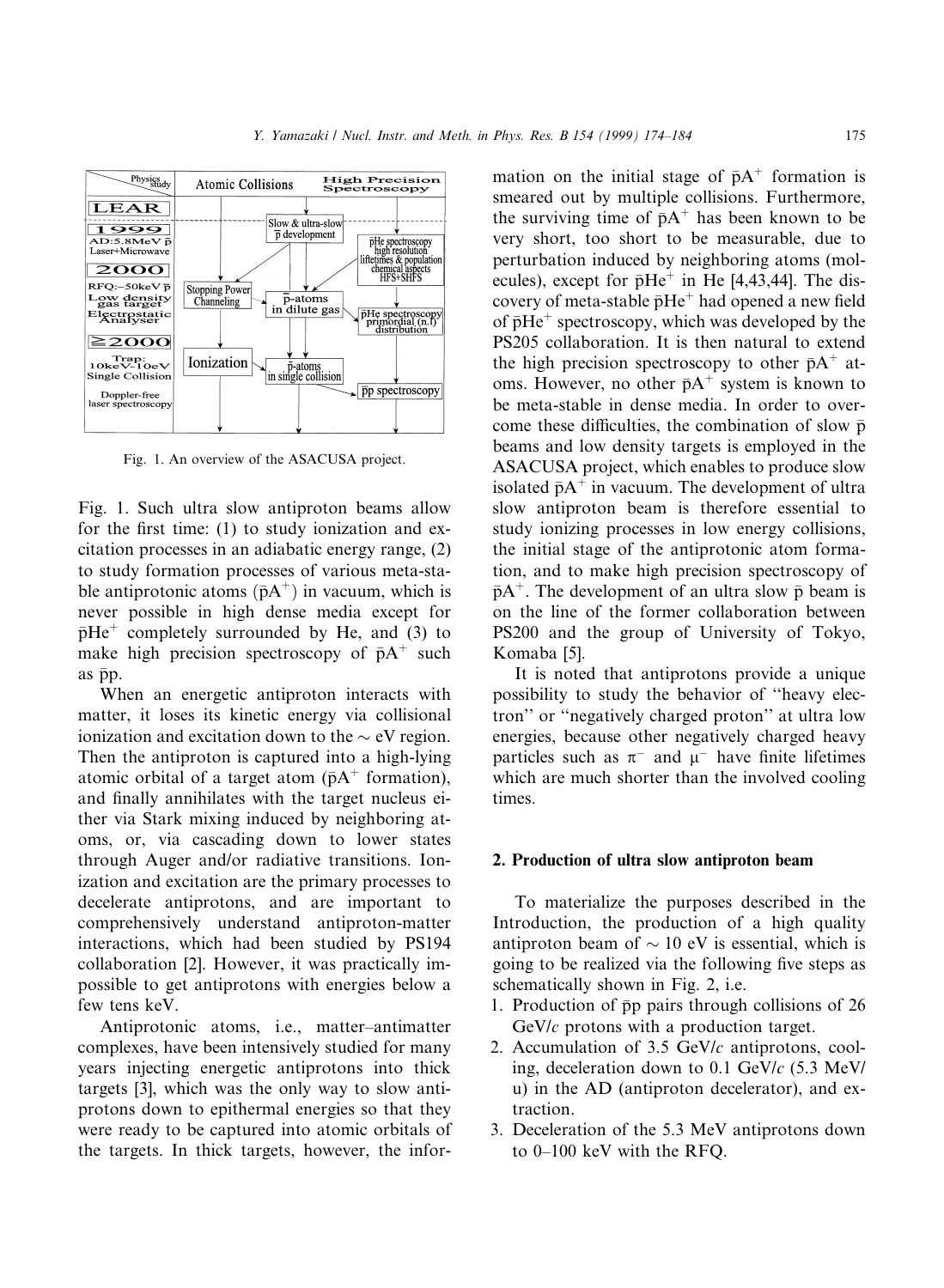

Fig. 2. A schematic drawing of the AD-related proton synchrotron complex at CERN.

- 4. Injection, trapping, cooling, and (stacking) of several tens keV antiprotons in an electromagnetic trap.
- 5. Extraction of the cooled antiprotons at around  $\sim$  keV as a continuous or a pulsed beam from the trap and transportation to the target area, where the antiprotons are decelerated down to a 10 eV range.

In the first step, antiprotons are produced with 26 GeV/c protons of  $1.5 \times 10^{13}$ /pulse supplied from the CERN PS (proton synchrotron) colliding with a  $\bar{p}$  production target (an Ir block of 50 mm thick), which gives an effective antiproton yield of  $\sim$  3.5  $\times$  10<sup>-6</sup> p̄/p. The momentum distribution of p has a broad peak centering at

$$
P_{\bar{p}}(\text{GeV}/c) \sim 0.3 P_{p}^{0.8}(\text{GeV}/c),\tag{1}
$$

where  $P_{\overline{p}}$  and  $P_p$  are the momenta of the produced antiprotons at the maximum yield and of the incident protons, respectively [6]. In the present case,  $P_{\overline{p}}$  is  $\sim$  4 GeV/c, i.e., the  $\overline{p}$  energy should be reduced by 9 digits to reach our final goal of the eV  $\bar{p}$ beam.

In the second step, the  $3.5 \text{ GeV}/c$  antiprotons from the production target are accumulated by the AD, cooled and decelerated down to 0.1 GeV/c  $(5.3 \text{ MeV/u})$ , gaining the first 3 digits [7,45]. For stochastic and electron coolings, it takes macroscopic time of  $\sim$  1 min.

In the third step, the 5.3 MeV antiprotons are extracted from the AD as a pulse of  $\sim 1 \times 10^7$ 

antiprotons once a minute with the pulse width of  $\sim$  250 ns, transported to the ASACUSA beamline. and then bunched and injected in the RFQ (radio frequency quadrupole) (Fig. 2). The RFQ can accept  $\sim$  50% of the bunched beam and decelerate it down to 50 keV, gaining another 2 digits. As the electrodes of the RFQ can be floated at  $\pm 50$  kV, the energy of antiprotons from the RFQ is in principle tunable from 0 to 100 keV.

In the fourth step, pulsed antiprotons of several tens keV from the RFQ are transported to the electromagnetic  $\bar{p}$  trap, guided by a normal conducting solenoid and a superconducting solenoid (5 T) where the  $\bar{p}$  trap is installed (see Fig. 3). Transport features of the antiprotons from the RFQ to the trap have been simulated intensively by the RFQ group at CERN. An example of the optimized result is shown in Fig. 3, which tells that the envelope (at 5 standard deviations) of the  $\bar{p}$ beam trajectories is compressed down to  $\sim$  2 mm in radius at the center of the solenoid [8]. In order to capture antiprotons with rather low trapping potential, a thin foil is inserted at  $z = 87$  cm to reduce the  $\bar{p}$  energy below 10 keV as indicated in



Fig. 3. An envelope (5 standard deviations) of simulated  $\bar{p}$ beam trajectories from the RFQ exit to the center of the superconducting solenoid for 63.3 keV antiprotons with the emittance of  $10\pi$  (courtesy of the RFQ group, CERN) [8]. About 20% of antiprotons from the AD are in the central radial region of  $\pm 1$  mm. A degrader foil is set at  $z = 87$  cm, which slows 63.3 keV  $\bar{p}$  down to around 10 keV. A schematic drawing of the experimental set-up is given at the top of the figure.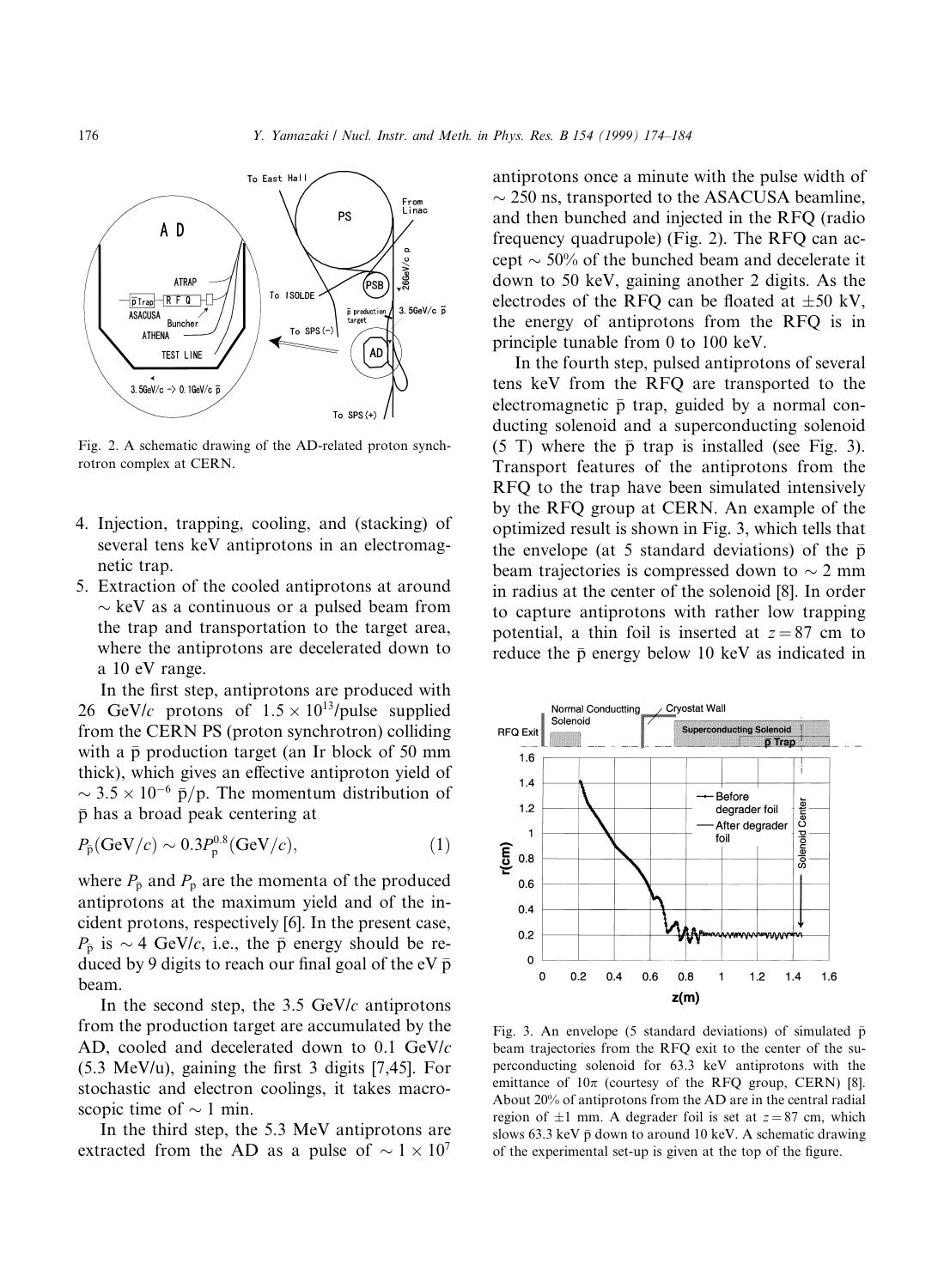the figure. The fraction of "good" antiprotons confined in a region of  $\sim$  1 mm in radius and with energies from 0 to 10 keV amounts to  $\sim 40\%$  of antiprotons trapped in the solenoid, i.e.,  $\sim 20\%$  of those from the AD. As discussed later, the ``good'' antiprotons refer to those which can be extracted as a high quality beam.

The  $\bar{p}$  trap consists of several cylindrical electrodes of 40 mm in inner diameter and total length of  $\sim$  500 mm. At both ends, entrance and exit electrodes are installed to catch energetic antiprotons. At around the center, seven cylindrical electrodes at the center are to form a harmonic potential to stably store and to cool the antiprotons [9]. The end electrode of the trap is biased high enough so that it reflects the pulsed antiprotons back to the entrance of the trap. Before the reflected antiprotons reach the entrance, the bias of the entrance electrode is raised from 0 to  $>10$ kV, which results in trapping the antiprotons. The overall trapping efficiency of the present setup is expected to be about two orders of magnitudes higher than that obtained by the combination of a degrader foil and an electromagnetic trap.

In the harmonic trap, electrons are preloaded, which follow cyclotron motion with an angular frequency,  $\omega_{\rm ce} (= eB/m_{\rm e} \sim 2 \times 10^{11} B \text{ (T) (s<sup>-1</sup>)}),$ and lose their kinetic energy,  $K_e$ , via synchrotron radiation with a damping constant  $\gamma_{\rm rad}$  (i.e.,  $dK_e/dt = -\gamma_{rad} K_e$ , which is given by

$$
\gamma_{\rm rad} = \frac{\mu_0 e^2 \omega_{\rm ce}^2}{3\pi m_{\rm e} c} \sim 0.4B \, \left(\rm T\right)^2 \, \left(\rm s^{-1}\right),\tag{2}
$$

where  $\mu_0$  is the vacuum permeability. The radiation cooling is practically important only for electrons and positrons because  $\gamma_{rad}$  is inversely proportional to the cube of the particle mass. The wavelength of the corresponding radiation is  $\sim 10B \text{ (T)}^{-1}$  (mm), which is much shorter than the trap size, i.e., the radiation trapping is not very important in the present setup [10]. The electron temperature could be as low as the environmental temperature, which is in the present case 2.3 K. (The solenoid is designed so that the bore temperature is variable from 2.3 to 450 K while keeping the superconducting solenoid at liquid helium temperature.) The cooled electrons then cool the injected antiprotons via the Coulomb interaction in the time range of 10 s [5]. By this way, the remaining 4 digits are gained.

The harmonic trap is designed to confine  $\sim$  5  $\times$  10<sup>6</sup> antiprotons and about 100 times more electrons in a prolate spheroid with a radius  $\sim$  1 mm and its axial length  $\sim$  50 mm, i.e.,  $\rho_e \sim$  5  $\times$  $10^9$  cm<sup>-3</sup> and  $\rho_{\bar{p}} \sim 5 \times 10^7$  cm<sup>-3</sup>.

For such a charged cloud with a tempera-<br>ture below a few eV, the Debye length, ture below a few eV, the Debye length,  $\sqrt{\epsilon_0 k_B T / \sum_i \rho_i e^2}$  (here  $\epsilon_0$  is the vacuum dielectric constant,  $k_B$  is the Boltzmann constant), is shorter than the size of the cloud, i.e., it behaves as a plasma. The radial electric field of the plasma together with the magnetic field produces an  $\mathbf{E} \times \mathbf{B}$ drift rotation [11]. The rotation is governed by the balance of three forces, the electric field due to the space charge, the  $\mathbf{E} \times \mathbf{B}$  force, and the centrifugal force. When the plasma is axially symmetric, the angular frequencies of the rotation for electrons and antiprotons,  $\omega_e$  and  $\omega_{\bar{p}}$ , are given by

$$
\omega_{\rm e}^{\pm} = \frac{1}{2} \left( \omega_{\rm ce} \pm \sqrt{\omega_{\rm ce}^2 - 2\omega_{\rm pe}^2} \right),\tag{3}
$$

$$
\omega_{\overline{p}}^{\pm} = \frac{1}{2} \frac{m_e}{m_{\overline{p}}} \left( \omega_{\text{ce}} \pm \sqrt{\omega_{\text{ce}}^2 - 2 \frac{m_{\overline{p}}}{m_{\text{e}}} \omega_{\text{pe}}^2} \right),\tag{4}
$$

respectively, where  $\omega_{pe}$  is a plasma angular frequency of the electron, which is defined as

$$
\sqrt{(\rho_e + \rho_{\bar{p}})e^2/m_e\epsilon_0} \sim 5 \times 10^4 \sqrt{\rho_e \text{ (cm}^{-3})} \text{ (s}^{-1}).
$$

The above equations tell that there exists a maximum density that can be confined at a given magnetic field  $B$ , which is called the Brillouin limit. Furthermore, in the present condition (i.e.,  $\rho_e \gg \rho_{\bar{p}}$ ),  $\rho_e$  governs the Brillouin limit for antiprotons as well as that for electrons, which are  $3 \times 10^9 B \text{ (T)}^2/\text{cm}^3$  and  $5 \times 10^{12} B \text{ (T)}^2/\text{cm}^3$ , respectively. The solenoid is designed to yield 5 T, which keeps the expected density well-below the Brillouin limit even for antiprotons. In this case,  $\omega_{e}^{+}$  and  $\omega_{\bar{p}}^{+}$  are approximately given by  $\omega_{ce}$  and  $(m_e/m_{\bar{p}})\omega_{ce} (\equiv \omega_{c\bar{p}})$ , respectively, and  $\omega_{e}^-$  and  $\omega_{\bar{p}}^$ are

$$
\omega_{\rm e}^- \sim \frac{\omega_{\rm pe}^2}{2\omega_{\rm ce}} \left( 1 + \frac{\omega_{\rm pe}^2}{2\omega_{\rm ce}^2} \right),\tag{5}
$$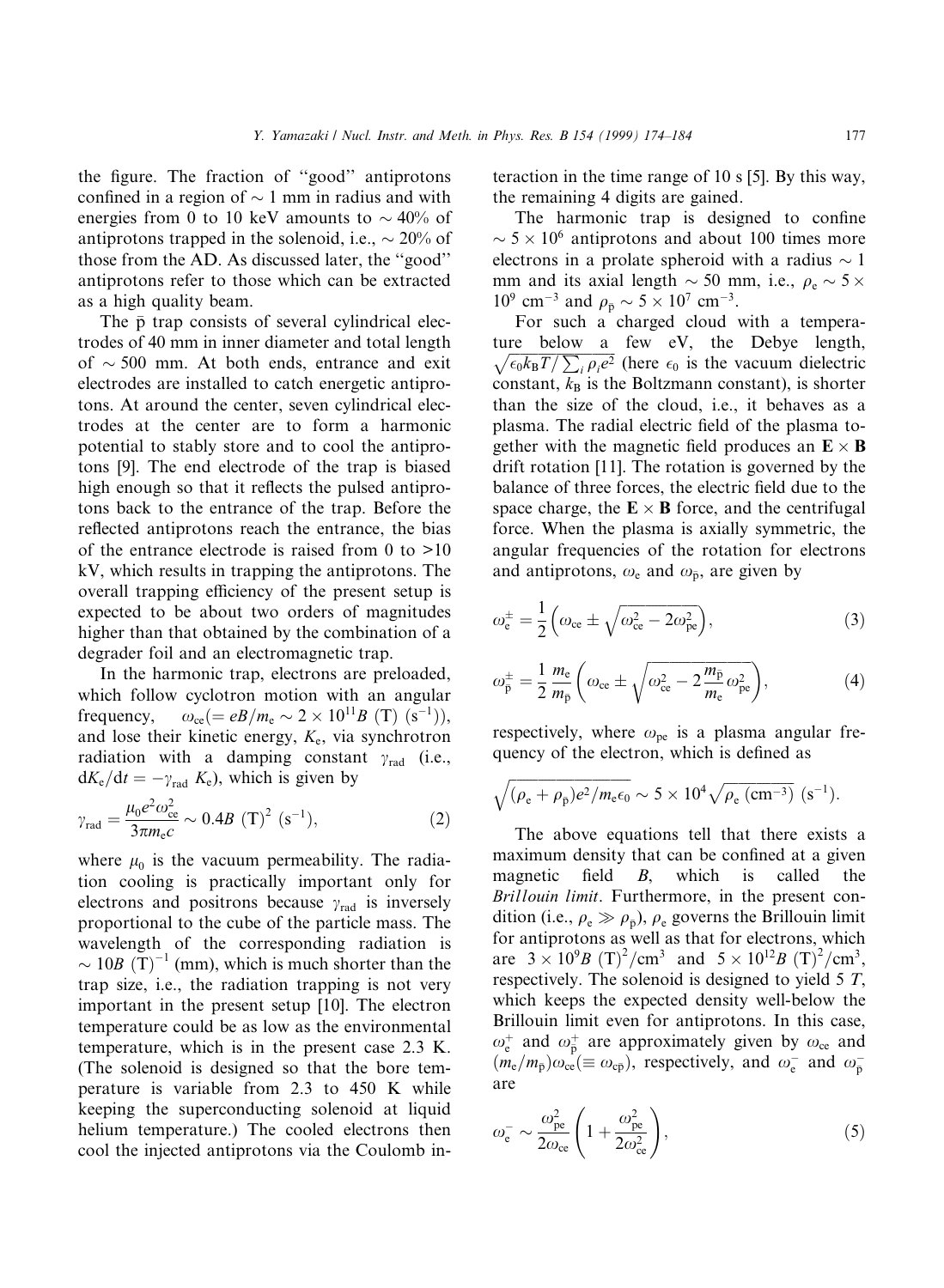$\omega_{\bar{\text{p}}} \sim \frac{\omega_{\text{pe}}^2}{2 \omega_{\text{p}}}$  $\frac{\text{pc}}{2\omega_{\text{ce}}}$  | 1  $\sqrt{ }$  $\overline{+}$  $m_{\rm \bar{p}}$ m<sub>e</sub>  $\omega_{\rm pe}^2$  $\left(\frac{\omega_{\text{pe}}^2}{2\omega_{\text{ce}}^2}\right)$  $\hspace{1.6cm}$ , (6)

respectively. For  $\rho_e \sim 5 \times 10^9/\text{cm}^3$  and  $B = 5$  T,  $\omega_{e(p)}^-$  is  $\sim 10^7$ /s, i.e., the cooled antiprotons inevitably possess a finite kinetic energy because of this rotation even when they are cooled down to 0 K, which amounts to  $\sim 0.5$  eV for antiprotons at the periphery of the plasma in the present conditions [12]. Eqs. (5) and (6) tell that (1)  $\omega_{e(\bar{p})}$  is proportional to  $\rho_e/B$ , i.e., the kinetic energies of antiprotons and electrons due to the rotation are higher for lower *B*, and (2)  $\omega_{\bar{p}}^-$  is  $\sim$  2% larger than  $\omega_{\rm e}^-$ , which could cause the  $\bar{p}$  cloud to be pushed outside of the electron cloud [13]. However, the separation process is expected to evolve only slowly, because (1) the kinetic energy of the electron relative to the proton due to the rotation is extremely small  $(**mK**)$  as compared with the possible plasma temperature, and (2) the plasma is more or less strongly magnetized (i.e.,  $\sqrt{3m_{\bar{p}}k_BT}/eB$  <  $e^2/(4\pi\epsilon_0k_BT)$ , which reduces the collision frequency between electrons and antiprotons. One of the electrodes near the center of the harmonic trap is segmented into four to apply a rotating electric field on the plasma, which is effective to radially compress the trapped particles [14]. For non-neutral plasmas, various instability modes such as diocotron instability have been known [15]. The control of two component non-neutral plasma is the key issue to effectively trap, cool, and extract antiprotons as a high quality beam.

The vacuum around the trap should be kept high so that the annihilation rate,  $\gamma_{\text{ann}}$ , of antiprotons with residual gas is much lower than the cooling rate. In the energy range in question i.e., above several K), the  $\bar{p}A^+$  formation cross section,  $\sigma_{\bar{p}A^+}$ , which eventually leads to  $\bar{p}$  annihilation is expected to be much larger than the direct annihilation cross section [16]. Employing  $\sigma_{\bar{p}A^+}$  discussed in Section 4, the rate at room temperature is crudely expressed

$$
\gamma_{\rm ann} \sim 5 \times 10^7 P \text{ (Torr) (s}^{-1}). \tag{7}
$$

Eq. (7) tells that the vacuum around the trap should be better than  $10^{-11}$  Torr at room temperature so that  $\gamma_{\text{ann}} \ll \gamma_{\text{rad}}$  holds.

In the fifth step, the cooled antiprotons are extracted at around  $\sim$  keV as a continuous or a pulsed beam from the trap and transported to the target area, where the antiprotons are decelerated down to 10 eV range. Several differential pumping stages separated by small holes ( $\sim$  3 mm diameter) are necessary on the way from the trap to the target chamber, to keep the trap area at UHV and at the same time to use a gas cell of  $10^{-3}$  Torr in the target chamber. Simulations of extracted  $\bar{p}$ trajectories have shown that the radial distributions of the antiprotons in the trap should be equal to or smaller than  $\sim$  1 mm for a reasonable transportation [17].

### 3. Ionization

The study of collision dynamics, particularly that of many-body systems, is the least explored and accordingly of great importance for various branches of science. For example, ionizing processes in  $\bar{p}-H$  collisions provide one of the simplest and accordingly the ideal case to study fundamental aspects of collision dynamics [2,18].

Single ionization cross sections of D are shown in the upper part of Fig. 4. Several recent theoretical predictions are also plotted in the figure  $[19-21]$ . It is seen that all the theoretical predictions agree more or less with one another for  $\bar{p}$ energies higher than  $\sim$  50 keV as well as with the experimental results. At lower impact energies, although the scatter among different theoretical predictions gets larger, the major theoretical results predict that the cross section becomes almost energy independent, which is qualitatively in accord with the "Fermi-Teller (FT) mechanism" [22]. The idea of the FT mechanism is as follows: When  $\bar{p}$  approaches an atom, the binding energy of an outermost electron of the atom gets smaller, and at a certain distance,  $d_{cr}$ , the binding energy vanishes  $(d_{cr}$  is called the critical distance), i.e., the atom is ionized even when the collision evolves adiabatically as far as the impact parameter is smaller than  $d_{cr}$ . It is noted that such a behavior is quite different from the ordinary ion-atom collisions, where the ionization cross section decreases as the projectile velocity decreases unless a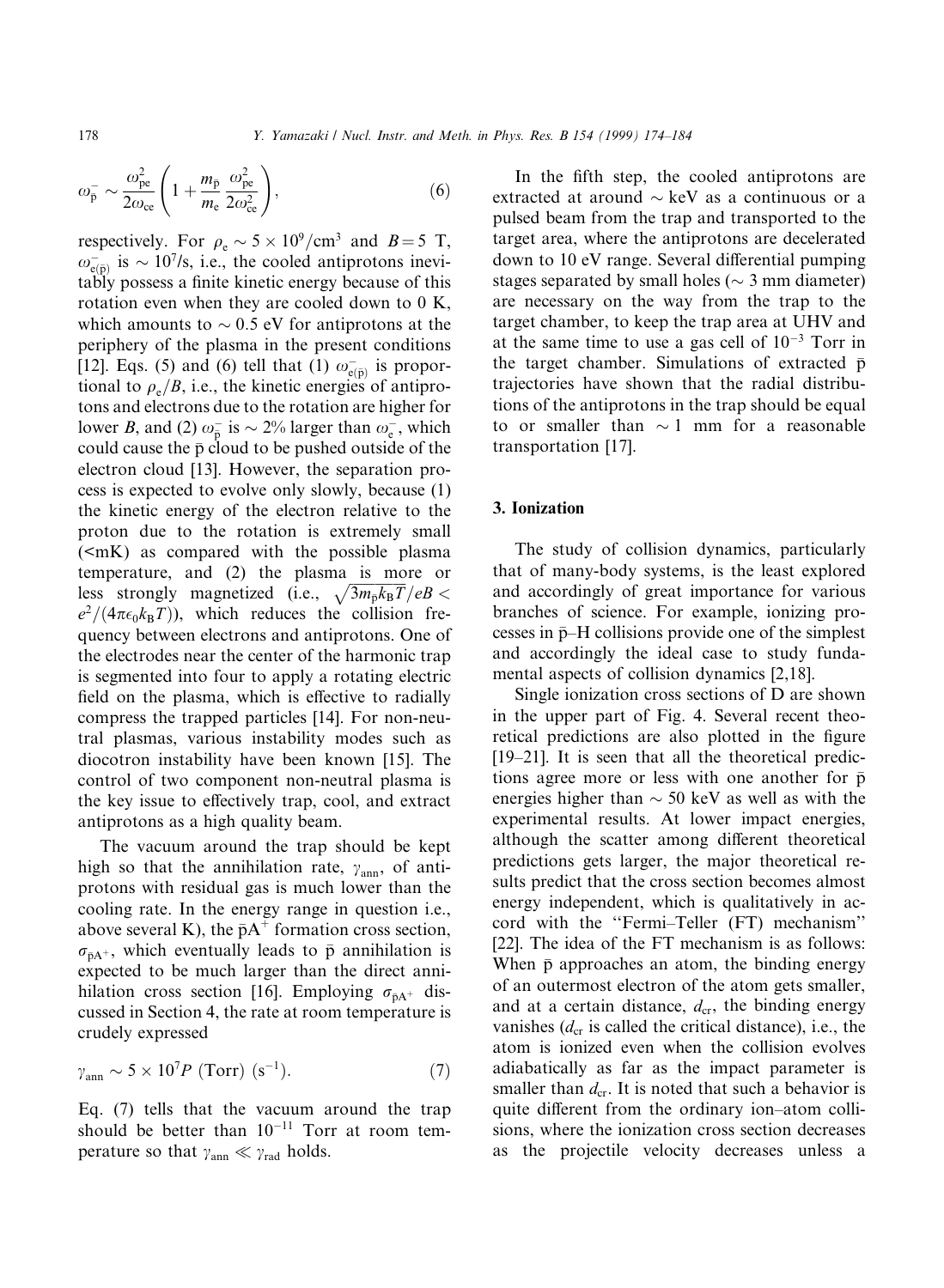

Fig. 4. Single ionization cross sections of D (upper) and He (lower) by antiprotons [2].

resonant charge transfer process comes into play. The adiabatic ionization cross section is expected to have a weak energy dependence and to be  $\sim \pi d_{\rm cr}^2$  independent of the  $\bar{p}$  energy, which is inferred by the experimental results (the upper part of Fig. 4). However,  $d_{cr}$  for H is 0.63 a.u., and the expected ionization cross section is  $\sim 1.3$  a.u., which is about one-third of the experimental findings. Contributions of dynamic effects during adiabatic collisions are under discussion.

The single ionization cross section of He is drawn in the lower part of Fig. 4, which shows a clear peak at  $\sim$  70 keV in contrast to the D target case [23,24]. The behavior of the ionization cross section has been successfully explained by Reading and co-workers [25,46] employing the so-called forced impulse method (FIM). It is noted that the

critical distance for He is "negative", i.e., the electronic binding energy stays negative finite even under the unified atom limit, which is known as  $H^-$ . Ionization of atoms and molecules with different critical distances will be measured for ultra slow antiprotons to further study the collision dynamics. A kinematically complete ionization experiment of hydrogen and helium by antiprotons is also planned, which is realized by employing the technique of Recoil-Ion Momentum Spectroscopy [26]. Such experiments have become feasible and have recently been performed for slow proton on helium collisions at energies between 5 and 15 keV as well as for heavy-ion impact [27].

The double ionization process of helium by antiproton has been intensively studied, which revealed that  $\sigma^{++}(\bar{p})$  is about two times larger than  $\sigma^{++}(p)$  of the same velocity even for projectile energies as high as 10 MeV [2]. The FIM method has been successfully applied also for the double ionization process [28] showing that the electron-electron correlation plays an essential role to reproduce the observations. In this direction, the study of double excitation process should be very important, because a collision system with (quasi-)bound states can be handled accurately as compared with those involving two continua like in the case of double ionization, and could be more sensitive to details of the collision dynamics [29,47,48].

The stopping power of  $\sim$  keV antiprotons [2], the channeling of  $\sim 100$  keV antiprotons through a single crystal target, etc. will also be studied employing  $\bar{p}$  beams from the RFQ and from the trap. As discussed above, the ionization behavior of  $\bar{p}$  is quite different from that of  $p$  in the energy region under discussion. As a result, the stopping power behavior of  $\bar{p}$  is also expected to be quite different from that of p.

## 4. Capture

When an antiproton with very low kinetic energy ionizes an atom, the  $\bar{p}$  can be trapped into an atomic orbital with a large principal quantum number *n*. The energy conservation before and after the collision in the center of mass system requires,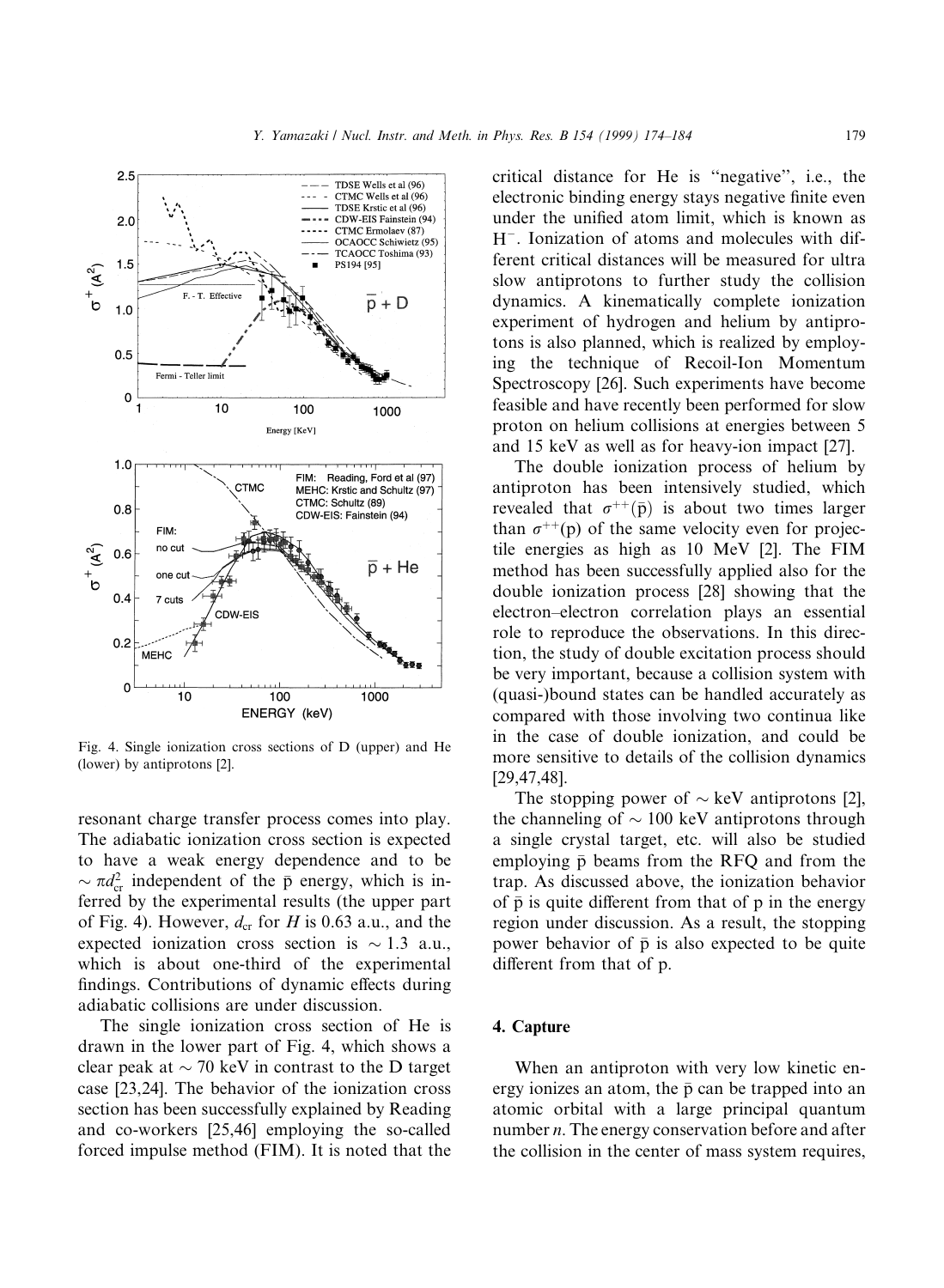$$
K_{\bar{p}A} - \epsilon_{eA^{+}} = K_{e(\bar{p}A^{+})} - \epsilon_{\bar{p}A^{+}} \sim K_{e} - \epsilon_{\bar{p}A^{+}},
$$
(8)

where  $K_{AB} \equiv \frac{1}{2} \mu_{AB} v_{AB}^2$ ,  $\mu_{AB}$  is the reduced mass of particles A and B,  $v_{AB}$  is the relative velocity between A and B,  $\epsilon_{AB}$  is the binding energy between A and B, and  $K_e = \frac{1}{2} m_e v_e^2$  ( $m_e$  is the electron mass, and  $v<sub>e</sub>$  is the velocity of the released electron in the laboratory frame). Because the ionization takes place adiabatically and the electron is oozing out,  $v_e$  is expected to be very close to zero [30], i.e.,

$$
\epsilon_{\bar{p}A^{+}}\left(\sim\frac{\mu_{\bar{p}A}}{m_{\rm e}}\frac{\epsilon_{\rm R}}{n^2}\right)\sim\epsilon_{\rm eA^{+}}-K_{\bar{p}A},\tag{9}
$$

where  $\epsilon_R$  is the Rydberg constant ( $\sim$  13.6 eV), and *n* is the principal quantum number of the  $\bar{p}A^+$  ion. For  $\bar{p}A^+$  to be formed,  $\epsilon_{\bar{p}A^+}$  should be positive. In other words, the trapping cross section is finite when  $K_{\bar{p}A}$  satisfies

$$
0 < K_{\bar{p}A} < \epsilon_{eA^+}.\tag{10}
$$

Eq. (9) tells that the principal quantum number of the formed  $\bar{p}A^+$  is a function of  $K_{\bar{p}A}$ ,  $n(K_{\bar{p}A})$ , which varies from  $n_{\min} (\sim \sqrt{(\mu_{\bar{p}A}/m_e)(\epsilon_R/\epsilon_{\bar{p}A^+})})$  to  $\infty$  as  $K_{\bar{p}A}$  increases from 0 to  $\epsilon_{eA^+}$ .

The basic mechanism is relatively simple and is expected to be general for atomic collisions involving "heavy electrons" such as  $\mu^-, \pi^-, K^-,$  and  $\bar{p}$ . When a "heavy electron" approaches an atom with its velocity lower than the Bohr velocity, a ``molecular'' orbital is formed, which leads to an adiabatic electron release. On the way out from the target area, the heavy electron must have enough kinetic energy to overcome the Coulomb potential of the ionized target, i.e., depending on the kinetic energy, the electron release process branches into a simple ionization or into an exotic atom formation.

The dipole polarizability,  $\alpha$ , of an atom is of the order of 1 a.u. (e.g., 4.5 a.u. for H and 1.4 a.u. for He), i.e., the interaction of the incident  $\bar{p}$  with the induced dipole becomes important for  $K_{\bar{p}A}$  of  $\sim 1$ a.u. and lower. The combination of the polarization potential ( $=\alpha e^2/2r^4$ ) and the centrifugal potential causes the  $\bar{p}$  to make an orbiting motion, which makes the effective interaction time between the  $\bar{p}$  and the atom very long. If some reaction channels are open during the interaction, such re-

actions are enhanced. A simple argument shows that the cross section of such a reaction is given by  $\sigma_{\rm L} = 2\pi e \sqrt{\alpha/\mu_{\rm pA}}/v_{\rm pA}$ , which is called *Langevin* cross section. In the case of  $\bar{p}$  impacts, the electron release process is the corresponding reaction, i.e., the cross section is not constant as was anticipated in the FT model but increases as the energy decreases.

A possible maximum orbital angular momentum of the  $\bar{p}A^+$ ,  $l_{\max}(K_{\bar{p}A})$ , would be  $\sim \mu_{\bar{p}A} v_{\bar{p}A} b_{\bar{e}f\bar{f}} \sim (e\mu_{\bar{p}A})^{1/2} (8\alpha K_{\bar{p}A})^{1/4}$  where  $b_{\bar{e}f\bar{f}}$  is estimated by  $b_{\text{eff}} = \sqrt{\sigma_L/\pi}$ .  $l_{\text{max}}(K_{\bar{p}A})$  and n are expected to increase monotonically from 0 to  $\sim (e\mu_{\bar{p}A})^{1/2} (8\alpha \epsilon_{eA^+})^{1/4}$  and from  $n_{\min}$  to  $\infty$ , respectively, when  $K_{\bar{p}A}$  is increased from 0 to  $\epsilon_{A^+}$ . It is seen that  $n$  needs to be a couple of units bigger than  $n_{\text{min}}$  in order to populate meta-stable states holding high angular momentum. Quantitative discussions on the behavior of the antiprotonic atom formation processes are given, e.g., in Refs. [31,32].

Quantum theoretical treatments are very difficult because large number of reaction channels are involved. Cohen has employed a Classical Trajectory Monte Carlo (CTMC) method and an Fermion Molecular Dynamics (FMD) method to handle  $\bar{p} + H$  and  $H_2$  collisions in a low energy region [33,34,49]. Fig. 5 shows the prediction of the FMD simulation for  $\bar{p}$  + H and  $\bar{p}$  + H<sub>2</sub>. The heavy solid line and the heavy dashed line shows protonium ( $\bar{p}p$ ) formation cross section,  $\sigma_{\bar{p}p}$ , and total (formation and ionization) cross section,  $\sigma_t$ , in  $\bar{p}-H$  collisions, respectively. A clear threshold is seen at around 0.5 a.u. for  $\sigma_{\bar{p}p}$  although  $\sigma_t$  varies smoothly. The CTMC calculation predicts that the average values of  $n$  and  $l$  are around 100 and 35, respectively at  $K_{\bar{p}H} = 0.5$  a.u. [33,49]. These results are consistent with what are expected from the qualitative discussions given above.

Among various antiprotonic atoms, protonium is particularly interesting because it is the simplest two body system consisting of a particle and an antiparticle involving the strong interaction. Such a two body system in Yrast states can decay only via slow radiative transitions when the external electric field is negligible, and its lifetime can be much longer than  $1 \mu s$ , i.e., a high resolution laser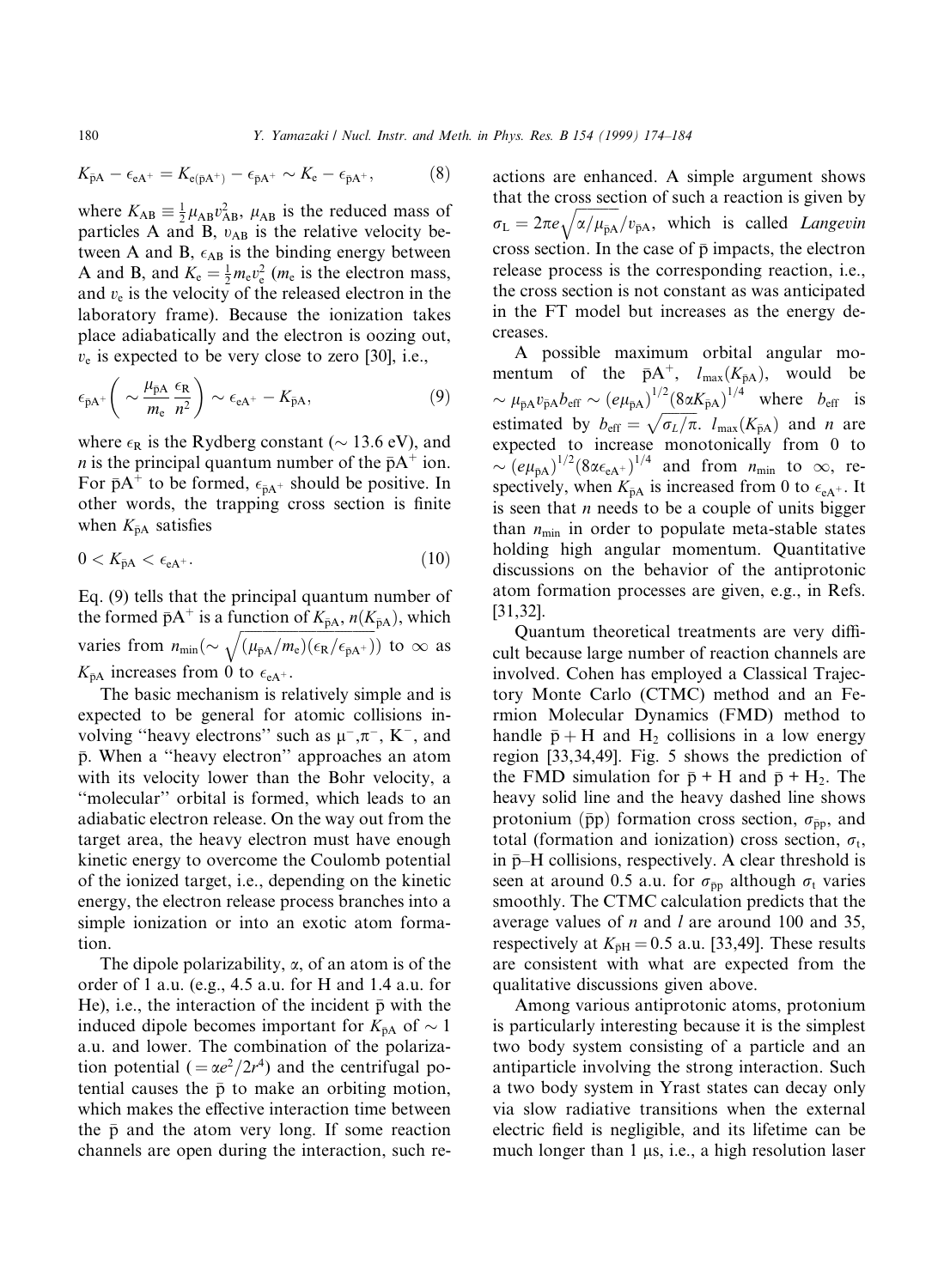

Fig. 5. Total (dashed lines) and capture (solid lines) cross sections of antiprotons in collision with H (heavy lines) and  $H_2$ (light lines) atoms [33,49].

spectroscopy becomes applicable to  $\bar{p}p$  for the first time.

In the case of molecular targets, the electron release process leads to a temporary formation of an antiprotonic molecule, which then dissociates into an antiprotonic atom and a residual atom (ion). The initial internal motion of the molecule plays an important role in the antiprotonic atom formation process, and the residual atom (ion) takes care not only of the energy balance but also of the momentum balance. Because of this, the  $\bar{p}A^+$  formation cross section stays finite even beyond the threshold energy given in Eq. (10). The light solid line and the light dashed line in Fig. 5 show the formation and total (ionization + formation) cross sections, respectively [33,49]. A dramatic increase of  $\sigma_{\bar{p}p}$  for an H<sub>2</sub> target is predicted far beyond the threshold. Further, molecular targets provide an interesting chance to study a "dynamic Stark effect". The temporary antiprotonic molecule described above will dissociate into an antiprotonic atom and a spectator atom (ion), i.e., the antiprotonic atom evolves in the electric field of the spectator atom (ion) for a finite time. The electric field will increase the fraction of sstate components due to Stark mixing, and accordingly increase the annihilation rate, which may provide a new and sensitive measure of collision dynamics. Experiments with  $H_2$  and  $D_2$ targets are under preparation to study the isotope effects predicted in Ref. [35].

Various multi-electron antiprotonic atoms are also expected to have intrinsic meta-stability, which can be exclusively realized only when they are produced under single collision conditions isolated in vacuum except for  $\bar{p}He^+$ . Like in the case of H, Li has a positive critical distance for  $\bar{p}$  $(d_{cr} = 0.79 \text{ a.u})$  [36]. As the  $\bar{p}$  replaces the 2s electron of Li, it is far outside of the residual two 1s electrons, i.e., the Auger transition rates will be fairly small because the transition energies are large and the spatial overlap between the initial and the final orbits is small. It is further noted that the antiprotonic states with the same principal quantum number but with different orbital angular quantum numbers do not degenerate, i.e.,  $\bar{p}Li^{+}$  is stable against annihilation induced by electric fields.

From Eq. (9), a possible smallest principal quantum number,  $n_{\text{min}}$ , of the formed  $\bar{p}Li^{+}$  is estimated to be  $\sim 62-63$ , considering the binding energy of Li 2s electron being  $\sim$  5.4 eV. The right half of Fig. 6 shows the correlation diagrams of  $\bar{p}Li^{+}$  for  $l = 60-64$  and  $\bar{p}Li^{++}$  for  $l = 37$  and 38 [36]. As is seen, there is practically no spatial overlap between  $\bar{p}Li^{+}$  states and  $\bar{p}Li^{++}$  + e states, i.e., the formed  $\bar{p}Li^+$  can de-excite only radiatively. A naive consideration indicates that such a meta-stability could be a general aspect of the  $\bar{p}A^+$  if it is isolated in vacuum and if for example A is an atom of alkali metal. As a reference, the correlation



Fig. 6. Correlation diagrams of (1)  $\bar{p}-\text{He}^+$  (l = 35–39) and  $\bar{p}-$ He<sup>++</sup> (left), and (2)  $\bar{p}-Li^+$  (l = 60–64) and  $\bar{p}-Li^{++}$  (l = 37–38) (right). The solid straight lines show energy levels of neutral He (left) and Li (right) [36].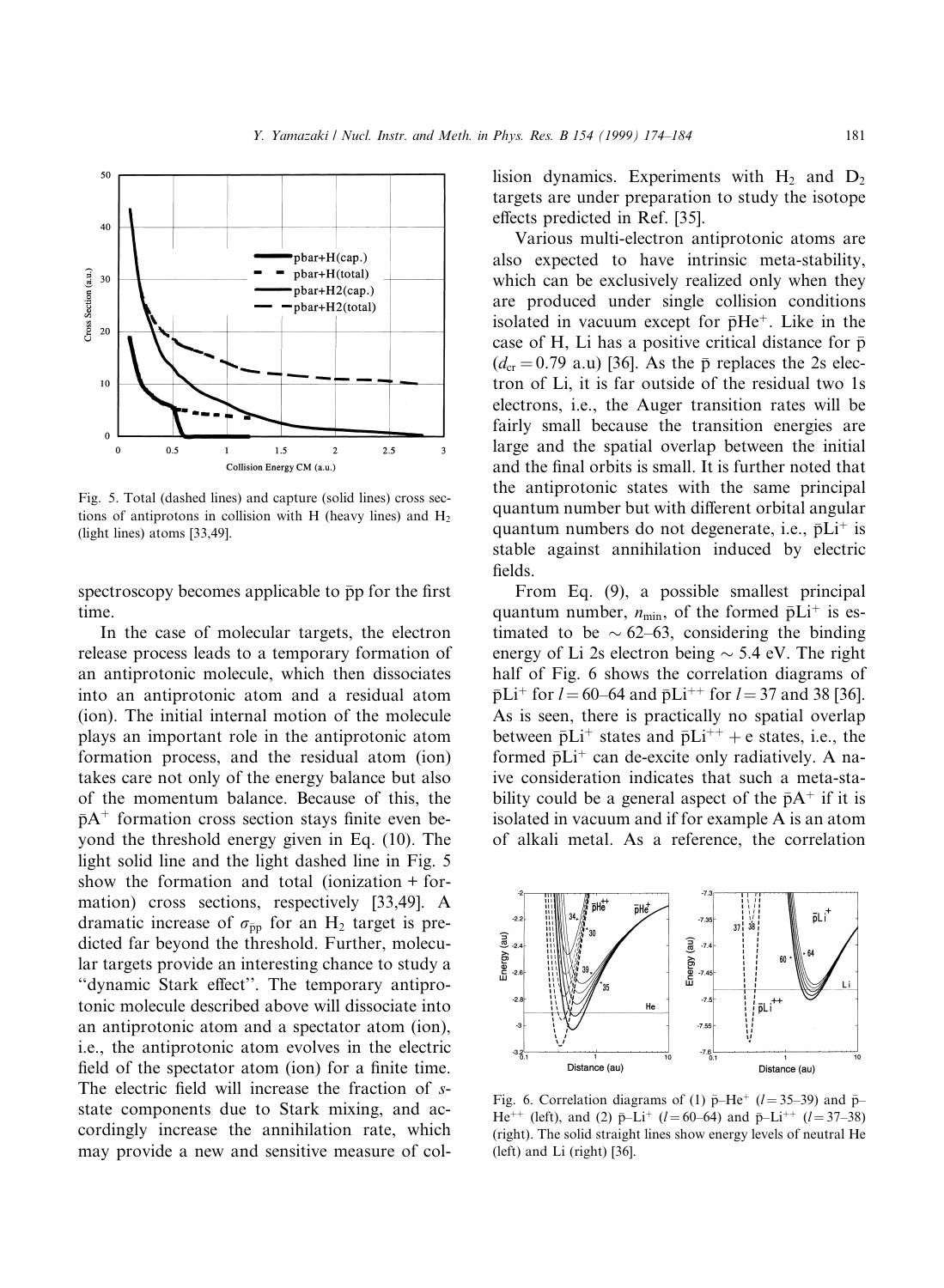diagrams of  $\bar{p}He^+$  for  $l = 35-39$  and  $\bar{p}He^{++}$  for  $l = 30-34$  are given in the left half of Fig. 6, which shows a considerable overlap between  $\bar{p}$  wavefunctions before and after the Auger decay, indicating that the Auger rates could be very sensitive on *n* and *l* as they actually are  $[4,43,44]$ .

The annihilation of  $\bar{p}He^{++}$  was used as the important monitor of the laser spectroscopy of  $\bar{p}He^{+}$ , because  $\bar{p}He^{++}$  has no electron shield and is very weak against external electric fields, i.e., it annihilates immediately after it is produced in dense media, which has been used as an indicator of the transition. This does not work any more if  $\bar{p}He^{++}$  is in vacuum, and a single collision between  $\bar{p}$  and He could prepare not only meta-stable  $\bar{p}He^+$ but also meta-stable  $\bar{p}He^{++}$  via an autoionizing process. A similar process will be effective to produce a meta-stable antiprotonic ion  $\bar{p}A^{++}$ ) using alkali earth. Such an antiprotonic ion (e.g.  $\bar{p}Be^{++}$ ) has a closed electron shell, and accordingly the spatial overlap of the electrons with the  $\bar{p}$  is small, which again decays primarily via radiation and is strong against external electric field. It might be stored even in a trap. Furthermore, if e.g.,  $\bar{p}C^+$  is prepared in a meta-stable state, the interaction between the  $\bar{p}$  spin magnetic moment and the 2p electron orbital magnetic moment could be studied, which gives another way to study the  $\bar{p}$  magnetic moment.

# 5.  $\bar{p}A^+$  spectroscopy

The discovery of meta-stable  $\bar{p}He^+$  has made it possible to study the nature of antiprotonic atoms with high precision laser spectroscopy  $[4,37,43,44]$ . This field has developed rapidly from the level of identification of the principal and angular momentum quantum numbers (i.e., n and  $l$ ) to the level of determination of the transition energies with a fraction of ppm [38], which agrees within a few ppm accuracy with theoretical predictions, where relativistic and the Lamb shift corrections of the electron are taken into account [39 $-41$ ]. The above finding tells that if the theoretical treatment of the Coulomb three-body system is correct, the CPT invariance has been proved with the ppm accuracy, particularly re-

garding the antiproton mass and/or the antiproton charge. In the upper part of Fig. 7 a resonance profile observed for the antiprotonic  $(n, l) = (37, 35) \rightarrow (38, 34)$  transition is plotted, which clearly shows a doublet structure [37]. This is because each  $(n, l)$  energy level of the antiprotonic atom splits into several ones due to the interaction among the magnetic moments carried by electrons, antiprotons, and also target nucleus. In the case of  $\bar{p}He^+$ , the interaction between the electron spin,  $s_e$ , and the orbital angular momentum of antiproton,  $l_{\bar{p}}$ , is the most important,



Fig. 7. Upper: High resolution resonance profile of the  $(37,35)$  $\rightarrow$  (38,34) transition of  $\bar{p}-He^+$ . Lower: A schematic diagram showing level splittings due to interaction between the orbital magnetic moment of  $\bar{p}$  and the spin magnetic moment of electron,  $I_{\bar{p}} \cdot s_e$ , and that between the  $\bar{p}$  spin magnetic moment and the rest,  $s_{\bar{p}} \cdot (l_{\bar{p}} + s_{\bar{e}})$ . It is predicted that the splitting due to  $l_{\bar{p}} \cdot s_e$  is  $v'_{\text{HF}} = 11.1 \text{ GHz}$  and  $v^{\pm}_{\text{HF}} = 12.9 \text{ GHz}$  for (37,35) and (38,34), respectively, and the splitting due to  $s_{\bar{p}} \cdot (l_{\bar{p}} + s_{\bar{e}})$ , is  $v_{\text{SHF}}^{\text{+}} = 130 \text{ MHz}, v_{\text{SHF}}^{\text{+}} = 160 \text{ MHz}$  [42]. The observed splitting seen in the upper figure is consistent with  $v_{HF}^{\pm} - v_{HF}'$ .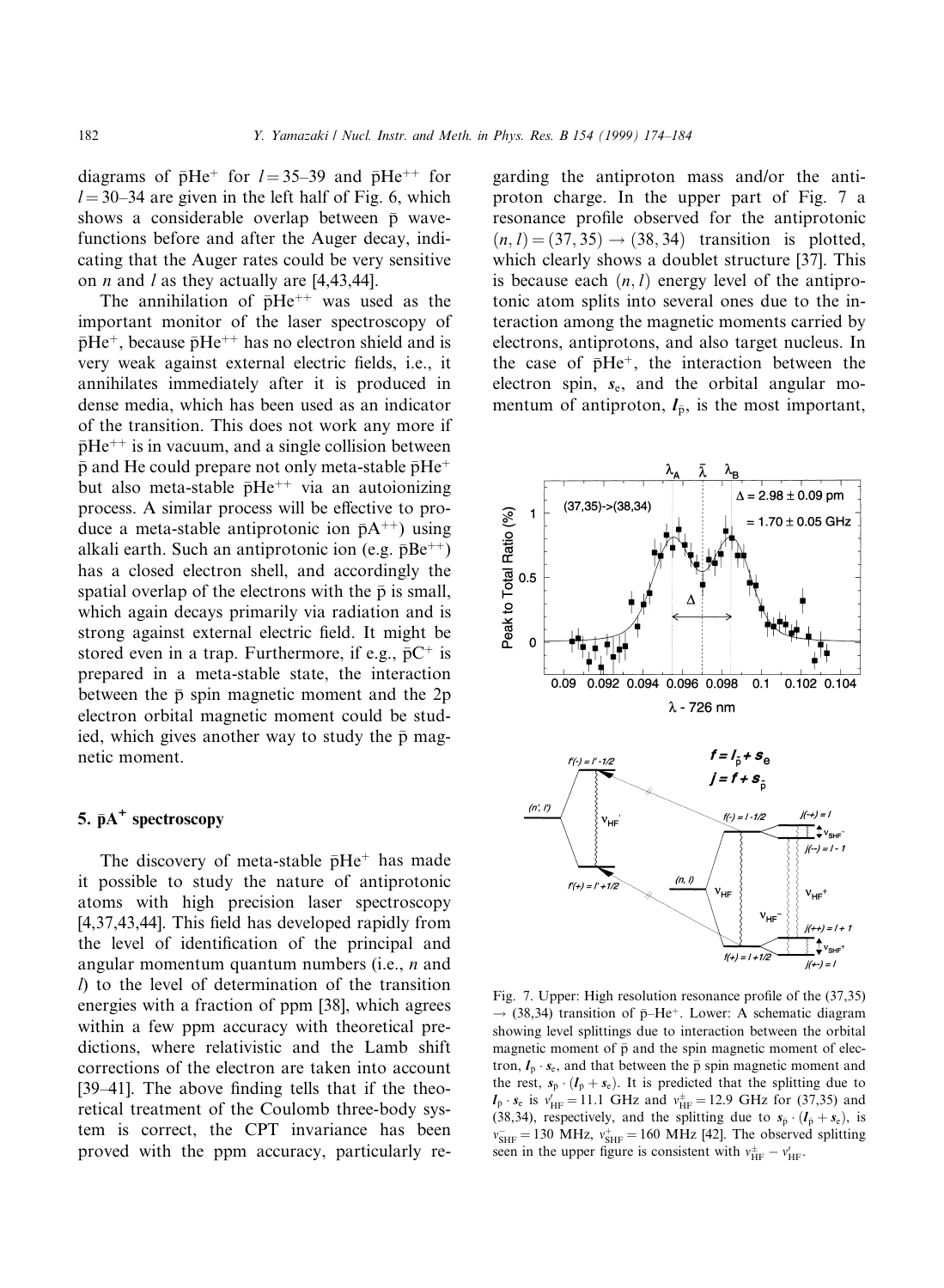and then that between  $f \equiv s_e + l_{\overline{p}}$  and the antiproton spin,  $s_{\bar{p}}$ , the relative importance of which is schematically shown in the lower part of Fig. 7 [42]. The hyperfine splittings will be intensively studied employing laser & microwave resonances, which gives the magnetic moment of  $\bar{p}$ .  $\bar{p}A^{+}$ spectroscopy of the second generation will start soon with the development of slow  $\bar{p}$  beams and pp production in vacuum.

#### Acknowledgements

The author is deeply indebted to K. Ohtsuki, A. Lombardi, H. Totsuji, J. Cohen, G. Korenman, and colleagues of the ASACUSA project, particularly T. Azuma, R.S. Hayano, H. Higaki, H. Knudsen, K. Komaki, A. Mohri, E. Widmann and T. Yamazaki for their fruitful and vivid discussions. The work is supported by the Grant-in-Aid for Creative Basic Research (10NP0101), Ministry of Education, Science, and Culture.

#### References

- [1] ASACUSA collaboration proposal, 1997 CERN/SPSC 97- 19, SPSC P-307.
- [2] H. Knudsen, J. Reading, Phys. Rep. 212 (1992) 107.
- [3] C.J. Batty, Rep. Prog. Phys. 52 (1989) 1165.
- [4] T. Yamazaki et al., Nature 361 (1993) 238.
- [5] X. Feng, M.H. Holzscheiter, M. Charlton, J. Hangst, N.S.P. King, R.A. Lewis, J. Rochet, Y. Yamazaki, Hyperfine Interactions 109 (1997) 145.
- [6] D. Moehl, Hyperfine Interactions 109 (1997) 33.
- [7] AD is under construction and will be ready in 1999 to replace LEAR. For a historical review, see J. Eades, F.J. Hartmann, Rev. Mod. Phys., to be published.
- [8] A. Lombardi, Private communication.
- [9] A. Mohri, H. Higaki, H. Tanaka, Y. Yamazawa, M. Aoyagi, T. Yuyama, T. Michishita, Jpn. J. Appl. Phys. 37 (1998) 664.
- [10] R.S. Van Dyck Jr., P.B. Schwinberg, H.G. Dehmelt, Atomic Physics 9 (1984) 53.
- [11] T.M. O'Neil, in: C.W. Roberson, C.F. Driscoll (Eds.), Non-Neutral Plasma Physics, American Institute of Physics, New York, 1988, p. 1.
- [12] It is seen that the kinetic energy due to the plasma rotation is fairly large, which should be fully taken into account in considering the production and trapping of ultra cold antihydrogen by a nested trap (As antiprotons and positrons are co-rotating in the same direction with

roughly the same angular frequency (see Eqs. (5) and (6)), the production rate is primarily governed by the plasma temperature).

- [13] D.J. Larson, J.C. Bergquist, J.J. Bollinger, W.M. Itano, D.J. Wineland, Phys. Rev. Lett. 57 (1986) 70.
- [14] X.-P. Huang, F. Anderegg, E.M. Hollmann, C.F. Hollmann, T.M. O'Neil, Phys. Rev. Lett. 78 (1997) 875.
- [15] R.C. Davidson, Physics of Non-neutral Plasmas, Addison Wesley, 1990.
- [16] W.R. Gibbs, Phys. Rev. A 56 (1997) 3553.
- [17] T. Ichioka, Master Thesis, University of Tokyo, 1996.
- [18] H. Knudsen, U. Millelson, K. Paludan, K. Kirsebom, S.P. Moeller, E. Uggehoej, J. Slevin, M. Charlton, E. Morenzoni, Phys. Rev. Lett. 74 (1995) 4627.
- [19] N. Toshima, Phys. Lett. A 175 (1993) 133.
- [20] P.S. Krstic, D.R. Schultz, R.K. Janev, J. Phys. B 29 (1996) 1941.
- [21] J.C. Wells, D.R. Schultz, P. Gravras, M.S. Pindzola, Phys. Rev. A 54 (1996) 593.
- [22] E. Fermi, E. Teller, Phys. Rev. 72 (1947) 399.
- [23] P. Hvelplund, H. Knudsen, U. Mikkelsen, E. Morenzoni, S.P. Moeller, J.O.P. Pedersen, S. Tang-Petersen, E. Uggerhoej, T. Worm, J. Phys. B 27 (1994) 925.
- [24] L.H. Andersen, P. Hvelplund, H. Knudsen, S.P. Moeller, J.O.P. Pedersen, S. Tang-Petersen, E. Uggerhoej, K. Elsener, E. Morenzoni, Phys. Rev. A 41 (1990) 6536.
- [25] J. Reading, T. Bronk, A.L. Ford, L.A. Wehrman, K.A. Hall, J. Phys. B 30 (1997) L189.
- [26] J. Ullrich, R. Moshammer, R. Doerner, O. Jagutzuki, V. Mergel, H. Schmidt-Boecking, L. Spielberger, J. Phys. B 30 (1997) 2917.
- [27] R. Doerner, H. Kehmliche, M.H. Prior, L.C. Cocke, J.A. Gary, R.E. Olson, V. Mergel, J. Ullrich, H. Schmidt-Boecking, Phys. Rev. Lett. 77 (1996) 4520.
- [28] A.L. Ford, J. Reading, J. Phys. B 27 (1994) 4215.
- [29] T. Morishita, K. Hino, S. Watanabe, M. Matsuzawa, Phys. Rev. A 53 (1996) 2345.
- [30] V.K. Dolinov, G.Ya. Korenman, I.V. Moskalinko, V.P. Popov, Muon Catalyzed Fusion 4 (1989) 169.
- [31] G.Ya. Korenman, Hyperfine Interactions 101/102 (1996) 81.
- [32] J.S. Cohen, Electromagnetic Cascade and Chemistry of Exotic Atoms, p1, L.M. Simons et al., (Ed.), Plenum Press, New York, 1990.
- [33] J.S. Cohen, Phys. Rev. A 56 (1997) 3583.
- [34] J.S. Cohen, N.T. Padial, Phys. Rev. A 41 (1990) 3460.
- [35] J.S. Cohen, Phys. Rev. A, to be published.
- [36] K. Ohtsuki, private communication.
- [37] E. Widmann et al., Phys. Lett. B 404 (1997) 15.
- [38] H.A. Torii, et al., Phys. Rev. A 59, to be published.
- [39] V.I. Korobov, Phys. Rev. Lett., to be published.
- [40] N. Elander, E. Yarevsky, Phys. Rev. A 56 (1997) 1855.
- [41] Y. Kino, M. Kamimura, H. Kudo, in: Proceedings of the 15th International Conference on Few-Body Problems in Physics, Groningen, 1997.
- [42] D. Bakalov, V.I. Korobov, Phys. Rev. A 57 (1998) 1662.
- [43] N. Morita et al., Phys. Rev. Lett. 72 (1994) 1180.